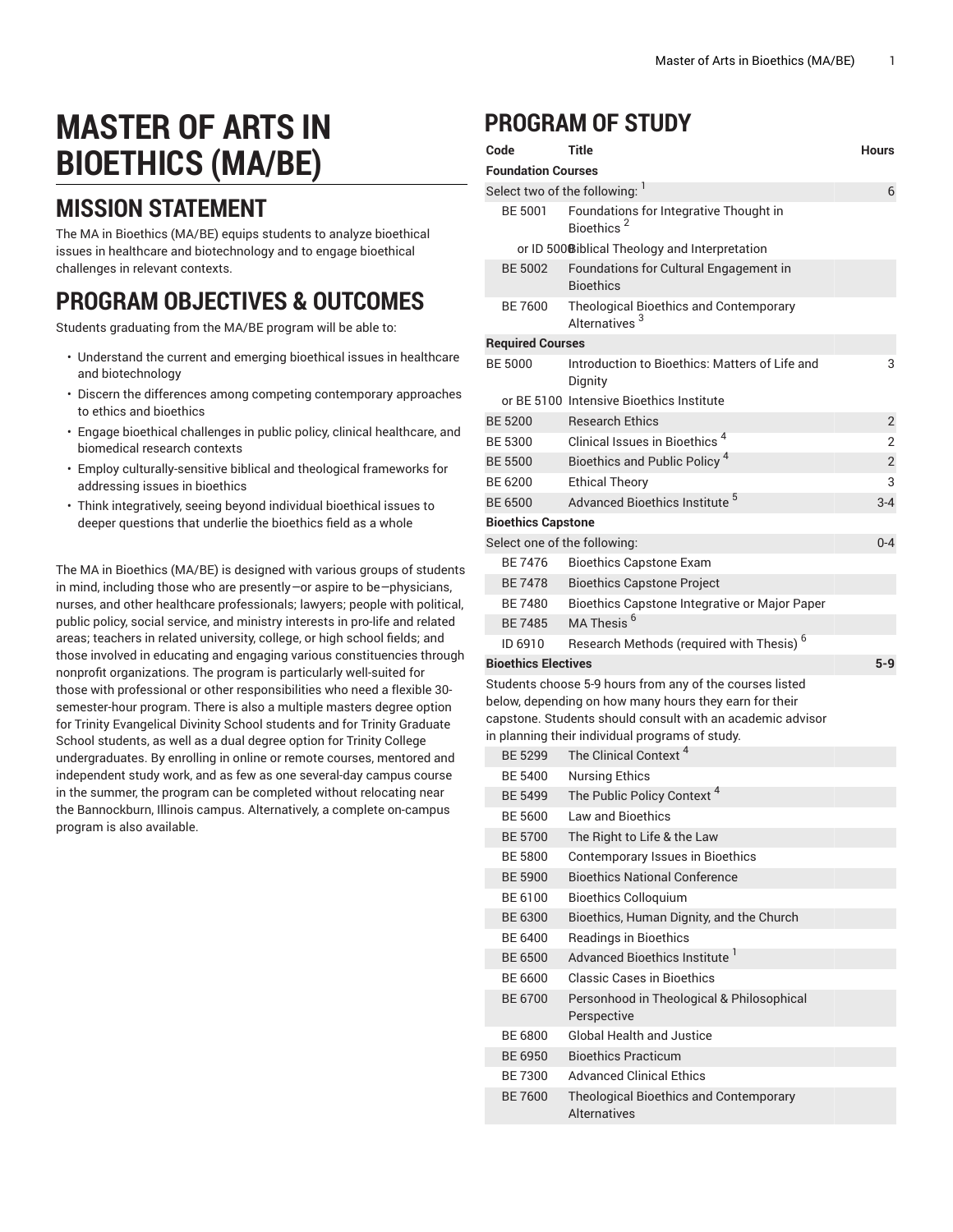| <b>Bioethics Seminar</b><br>BE 7700 |
|-------------------------------------|
|-------------------------------------|

### **Total Hours 30**

1 Students who are graduates of a Christian college or university or a Bible college, or who have a strong background in the Bible and/or biblical theology may select the more advanced sequence of BE 5002 and BE 7600 to fulfill the foundation course requirements. All other students are encouraged to take the BE 5001/ID 5000 and BE 5002 sequence.

- 2 ID 5000 is a TEDS online course that may be taken in place of BE 5001 for those who prefer to complete most of the bioethics program online. The content of BE 5001 is more focused on developing biblical competence and interpretive skills relevant for engagement in bioethics, and as such, students are strongly encouraged to consider this option.
- 3 BE 7600 may be taken either as part of the foundation course requirements or as a general elective.
- 4 Students relatively unfamiliar with clinical-medical and/or public policy settings should take the background courses BE 5299 and/or BE 5499. These courses can count for elective credit.
- 5 3 hours fulfill requirement; 4th hour is elective.
- 6 BE 7485 requires ID 6910, a research methods course, as a prerequisite.

### **REQUIRED CAPSTONE EXPERIENCE (0-4 HOURS)**

Preparation for work in the field of bioethics should include at least one endeavor that is not merely focused on a particular bioethical issue but is integrative in nature, encompassing multiple issues. The capstone course can involve taking a comprehensive exam in which broad essay questions allow the student to demonstrate a grasp of the field as a whole. Or it can involve writing an integrative paper, or developing a special project such as a bioethics curriculum, a sermon/talk series, or a written reflection on a clinical, public policy, or other bioethics-related internship experience. The paper or project can be done to fulfill an assignment in a non-capstone course, in which case the student registers for a 0-hour capstone course in the same semester as the other course. Alternatively, students may write a formal master's-level thesis BE 7485 after obtaining approval and instructions from the bioethics program director. Students making progress toward completion of a master's-level thesis but unable to finish in a single semester, can apply for a thesis extension. They must then register for BE 7487. A thesis extension fee will be assessed.

However students choose to meet the capstone experience requirement, those not doing a thesis must register for course credit under one of the following course numbers: BE 7476; BE 7478; or BE 7480. Students should register for BE 7476, BE 7478, BE 7480 in the semester they intend to start the project or paper or take the comprehensive exam. Students making progress toward completion of a capstone (other than the comprehensive examination) but unable to finish in a single semester, can apply for a capstone extension. They must then register for BE 7486. A capstone extension fee will be assessed.

Students should schedule a capstone preparation meeting with the bioethics program director at least one semester prior to working on the capstone requirement in order to discuss topical areas, capstone options, and a potential supervisor. An Independent Study & Capstone Registration form (available on MyTIU) must be completed to register for all capstone and guided research (BE 7501) courses. All capstones involving research with human subjects must be approved by the TIU IRB prior to the beginning of that research, with the application for approval due by the end of the semester that precedes the semester in which the research is to take place.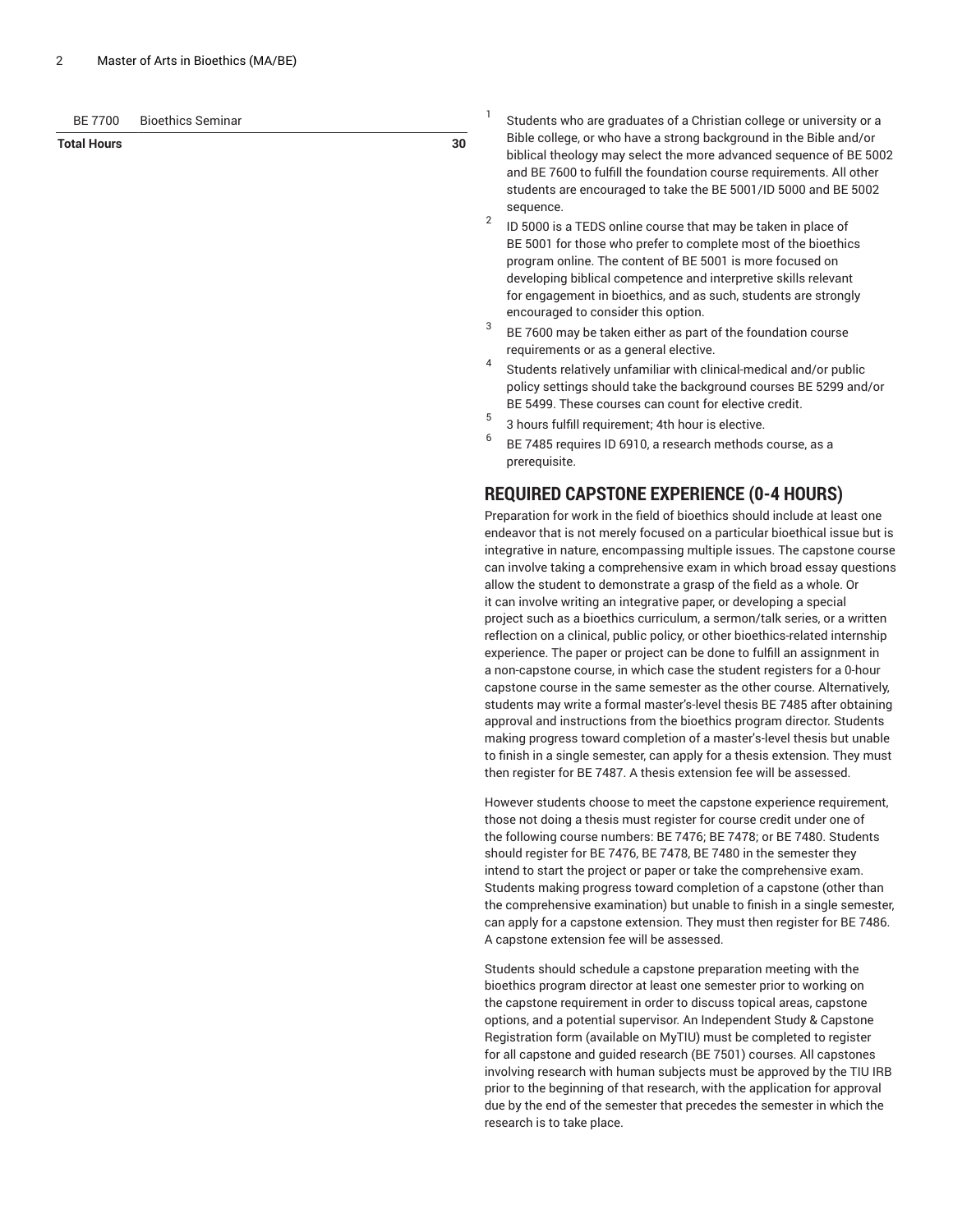### **COURSE SEQUENCING**

Either BE 5000 or BE 5100 must be taken before BE 6500. When the elective BE 7300 is offered, only those who have clinical/ medical experience (or permission from the professor) and have completed BE 5300 can take it. It is recommended that the three foundational courses—BE 5001, BE 5002, and either BE 5000 or BE 5100 be taken before other bioethics courses. Professors teaching other bioethics courses will assume that all students in those courses either will have taken these four courses or will at least have read a relevant text for each of those courses not yet taken. A list of [relevant](https://my.tiu.edu/ICS/Campus_Life/Campus_Groups/Bioethics/) texts [\(https://](https://my.tiu.edu/ICS/Campus_Life/Campus_Groups/Bioethics/) [my.tiu.edu/ICS/Campus\\_Life/Campus\\_Groups/Bioethics/\)](https://my.tiu.edu/ICS/Campus_Life/Campus_Groups/Bioethics/) for these courses may be found in the TGS Bioethics Department section of MyTIU**.**

Trinity provides the opportunity for students to earn multiple masters degrees without substantially lengthening their stay. Multiple Masters options include:

- MA in Bioethics / MA in [Chaplaincy](http://catalog.tiu.edu/graduate/academic-life/multiple-masters-programs/mabe-paired-with-macmc/) and Ministry Care ([http://](http://catalog.tiu.edu/graduate/academic-life/multiple-masters-programs/mabe-paired-with-macmc/) [catalog.tiu.edu/graduate/academic-life/multiple-masters-programs/](http://catalog.tiu.edu/graduate/academic-life/multiple-masters-programs/mabe-paired-with-macmc/) [mabe-paired-with-macmc/\)](http://catalog.tiu.edu/graduate/academic-life/multiple-masters-programs/mabe-paired-with-macmc/)
- MA in [Bioethics](http://catalog.tiu.edu/graduate/academic-life/multiple-masters-programs/mabe-paired-with-teds-masters/) / Master of Divinity ([http://catalog.tiu.edu/graduate/](http://catalog.tiu.edu/graduate/academic-life/multiple-masters-programs/mabe-paired-with-teds-masters/) [academic-life/multiple-masters-programs/mabe-paired-with-teds](http://catalog.tiu.edu/graduate/academic-life/multiple-masters-programs/mabe-paired-with-teds-masters/)[masters/\)](http://catalog.tiu.edu/graduate/academic-life/multiple-masters-programs/mabe-paired-with-teds-masters/)
- MA in Bioethics / MA in [Leadership](http://catalog.tiu.edu/graduate/academic-life/multiple-masters-programs/mabe-paired-with-mal/) ([http://catalog.tiu.edu/graduate/](http://catalog.tiu.edu/graduate/academic-life/multiple-masters-programs/mabe-paired-with-mal/) [academic-life/multiple-masters-programs/mabe-paired-with-mal/](http://catalog.tiu.edu/graduate/academic-life/multiple-masters-programs/mabe-paired-with-mal/))
- MA in Bioethics / MA Theological Studies [Concentration](http://catalog.tiu.edu/graduate/academic-life/multiple-masters-programs/mabe-paired-with-mats/) ([http://](http://catalog.tiu.edu/graduate/academic-life/multiple-masters-programs/mabe-paired-with-mats/) [catalog.tiu.edu/graduate/academic-life/multiple-masters-programs/](http://catalog.tiu.edu/graduate/academic-life/multiple-masters-programs/mabe-paired-with-mats/) [mabe-paired-with-mats/](http://catalog.tiu.edu/graduate/academic-life/multiple-masters-programs/mabe-paired-with-mats/))

# **Model Curricular Plan for the Dual Degree**

The following is a *sample course plan* for the dual degree. Plans may vary for individual students. Students are expected to consult with their undergraduate and graduate advisors to make individual adjustments to the curricular plan as necessary. During the fall and spring semesters, as students complete their course requirements for general education and major and take graduate coursework toward the MA, they are reminded that a full academic course load must include at least 12 hours of combined graduate and undergraduate courses per semester.

Recommended undergraduate courses to be completed before starting the MA coursework:

| Code           | Title                           | <b>Hours</b> |
|----------------|---------------------------------|--------------|
| <b>BI105</b>   | Understanding the Old Testament |              |
| or BI 115      | Understanding the New Testament |              |
| <b>BI211</b>   | <b>Ethics and the Bible</b>     | 3            |
| <b>BIO 111</b> | <b>General Biology</b>          |              |
|                | or BIO 103 Introductory Biology |              |
| PH 180         | Introduction to Philosophy      | 3            |
|                |                                 |              |

Other general education courses and required major courses

1 BE 5001 substitutes for either BI 105 or BI 115.

#### **Undergraduate general education requirements that will be fulfilled by graduate-level courses and need not be duplicated with undergraduate work**

- [BI 105](/search/?P=BI%20105) *or* [BI 115](/search/?P=BI%20115)**:** BE 5001 replaces either BI 105 or BI 115 in general education
- **Diversity, Traditions, and Culture:** BE 5002 replaces one course in the *Diversity, Traditions, and Culture subcategory under* Chapter Two: Exploring.
- BE 5000 or BE 5100 replaces BE 474X in the *World of Contemporary Social and Political Life c*ategory in "Chapter Two: Exploring."

### **Undergraduate major requirements that may be fulfilled by graduate-level courses and need not be duplicated with undergraduate work**

• Any approved undergraduate major or elective course: (up to 6 hours) of graduate credit can replace up to 6 hours of additional undergraduate credit. Students should check with advisors to determine if there are courses in their major that can be replaced with graduate coursework.

Students should note that BE courses are offered in several formats: traditional (15 week), modular (meets two weekends in a semester), online, summer conference associated courses, and independent study courses.

At least two courses must be taken in residency at the Bannockburn, IL campus:

| Code    | Title                         | <b>Hours</b> |
|---------|-------------------------------|--------------|
| BE 5100 | Intensive Bioethics Institute | 3            |
| BE 6500 | Advanced Bioethics Institute  | $3 - 4$      |

BE 5100 and BE 6500 are offered during the summer at the time of the annual National Bioethics Conference on the Bannockburn campus. BE 5100 can be replaced by BE 5000 – a 15-week course offered in the fall semester on the Bannockburn campus.